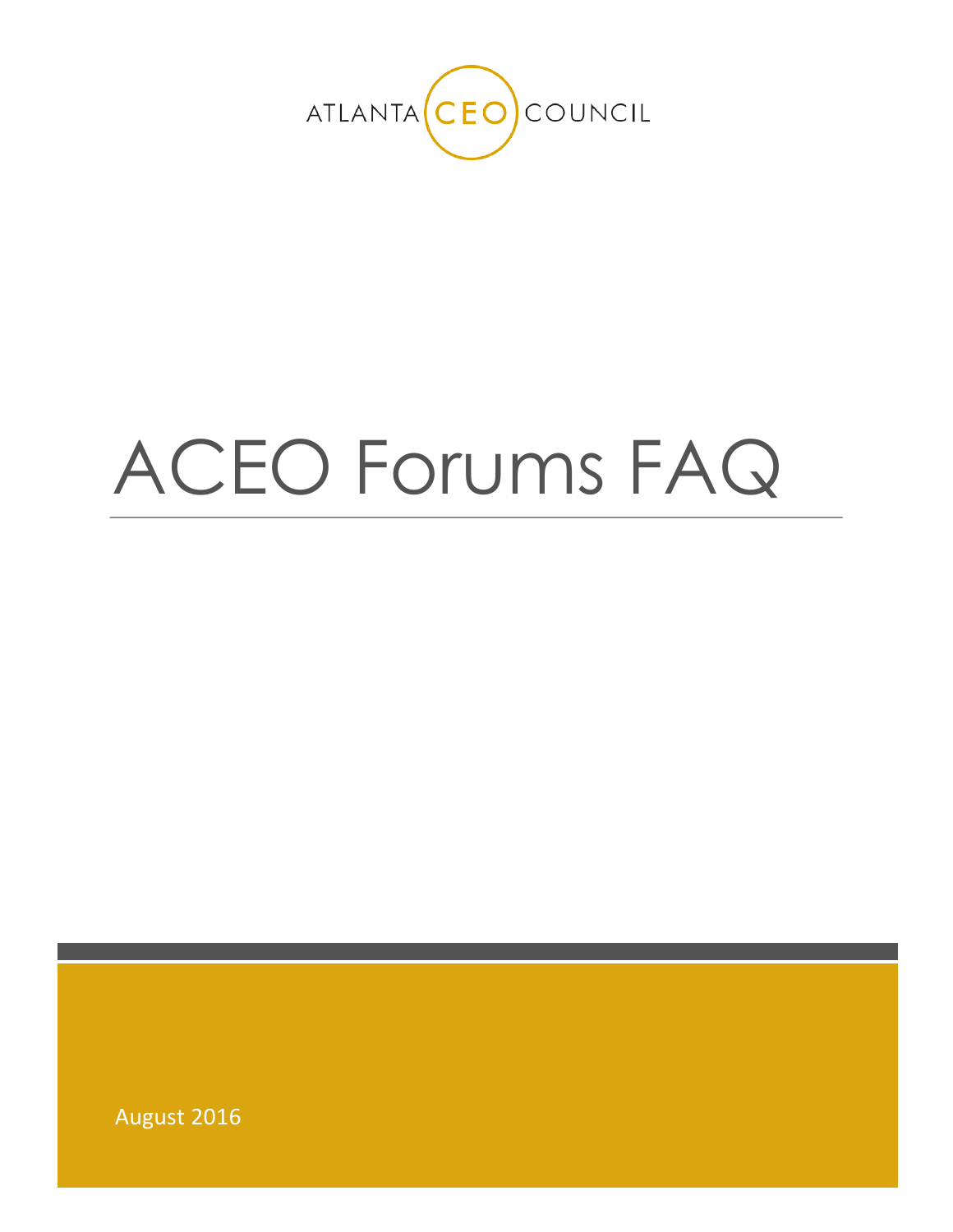

# **1. What is ACEO Forums?**

ACEO Forums is ACEO's new offering tailored to the demands facing technology product company CEOs. The goal of ACEO Forums is to grow successful Atlanta companies by creating more opportunities for Atlanta's deserving CEOs. We believe that the most valuable resource a CEO has is their connections. In ACEO Forums, we call on every aspect of the rich Atlanta CEO Council network to help you achieve the next level of success.

# 2. **What are the four programs of ACEO Forums?**

ACEO Forums offers innovative, comprehensive new programs targeting the biggest challenges confronting every CEO: personal development, access to capital, connections to customers, and exposure to talent.

Forum: These are professionally moderated roundtable groups of 6 - 10 technology product CEOs. Based on the YPO model, CEOs meet monthly to accelerate their personal and professional development in a safe and confidential environment.

Introductions to Customers: A commitment from ACEO to leverage our network to introduce ACEO Forums members to up to 2 game-changing clients per year.

Exposure to Capital: A series of monthly webinars exposing ACEO Forums members to the limitless sources of capital available to them: private equity, debt lending, venture capital, and more. We host monthly webinar sessions for capital groups to pitch their theses and provide introductions between investors and CEOs.

Apprentice Program: An eight-week career acceleration program designed to connect ACEO Forums members with up-and-coming future leaders.

# **3. What does it mean to be an ACEO Forums member?**

The Founding Fathers. The Fantastic Four. The Lord of the Rings. All groups of individuals with various strengths and weaknesses who came together to achieve something greater than any one person might on their own. That's what it means to be an ACEO Forums member. We use the ACEO's rich network, cultivated over nearly 20 years, to get you everything you need to be successful. You will be part of a private